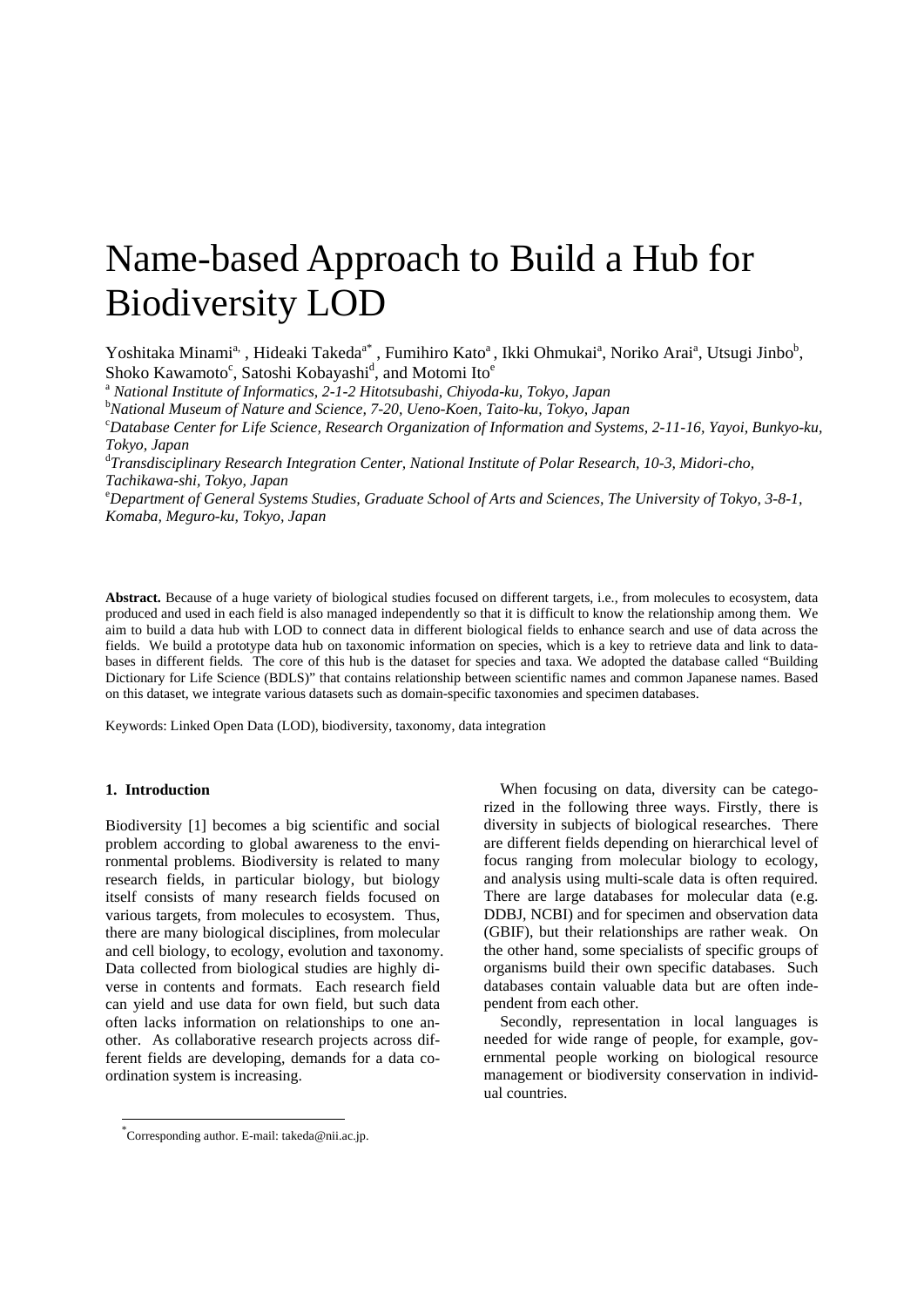Thirdly, there is diversity by people. In addition to researchers and governmental people, general people are also looking for biological data for their activities. Recently, Citizen Science programs, namely, researches and studies in collaboration with general people, are emerging and biology is in its forefront.

We aim to build a data hub to connect data collected in various biological fields to enhance researchers to search and use data across fields. Therefore, the information infrastructure for biodiversity should be required to treat heterogeneous, multi-scale and multilingual data in scattered databases and to provide them for various people. We aim to build a data hub to absorb the above diversity.

## **2. Related work**

In biodiversity informatics [2], ensuring interoperability of the various databases specialized in individual purpose, is one of the most important issues [3]. Several researchers and groups have started to research about Linked Data in biodiversity information but they have not reached standard or consensus fully [4]. Peterson et al. [5] emphasized that the integration of scientific names using linked data approach has a big potential and enables to create rich services that biologist can benefit. Darwin Core [6] is a well-known standard for metadata for biodiversity information, but Linked Data for Darwin Core is under discussion. TaxonConcept<sup>1</sup> provides ontology and data for species but data is limited to the specific geographical area.

#### **3. The basic policies for integration**

In order to fulfill the requirements mentioned in Section 1, we set up two basic policies. The first one is that we focus on taxonomic information on species since they are common and mandatory fields for most biological information. It provides very basic information on each species including classification, and scientific and general (English and Japanese) names. It also provides links to entries on other database such as NCBI (National Center for Biotechnology Information), EOL (Encyclopedia of Life), and DBpedia based on scientific name.

The second is that we treat names as the first class entities. A taxon can be represented as a set of names that are linked to each other. It is a different approach in other studies like TaxonConcept and Darwin Core [6] where taxa are treated as the first class entities. There are two main benefits for our approach. The first is that it is easy to build and maintain the database since identification of the authorized names can be postponed when building the database. The second is that linking to other databases is relatively easy including non research-based databases like those maintained by citizen since variation of names is naturally included. There are also the drawbacks. It is not easy to provide authorized names since it needs some processing on the network. The other is that homonymies, i.e., some names are used for different taxa.

# **4. The core dataset: BDLS (Building Dictionary for Life Science)**

We selected the dataset called BDLS (Building Dictionary for Life Science) for a core dataset for taxa. BDLS<sup>2</sup> is an integrated dictionary for biology which is built from nearly 100 sources which include various illustrated books and specimen dataset in museums, the latter of that are provided by the Science Museum Net<sup>3</sup> in Japan.

There are two main parts, i.e., one is the dictionary for taxa (mainly species) and the other is the dictionary for terminology. We used the former mainly.

It contains scientific names, Japanese common names, and common names in other languages (mainly English) for taxa and their relations (relation between scientific names and common names). Every relation is annotated with provenance, i.e., the source like a name of book or database.

It contains 55,759 scientific names and 57,929 Japanese common names. Among them, there are 55,245 relations between scientific and Japanese common names. It is probably the largest dictionary for Japanese common names for taxa. The analysis

-

 $\frac{1}{1}$ http://www.taxonconcept.org

<sup>2</sup> It is developed by Database Center for Life Science (DBCLS), Research Organization of Information and Systems (ROIS), Japan and available from http://lifesciencedb.jp/bdls/ 3

The network is maintained by the National Museum of Nature and Science, Tokyo. http://science-net.kahaku.go.jp/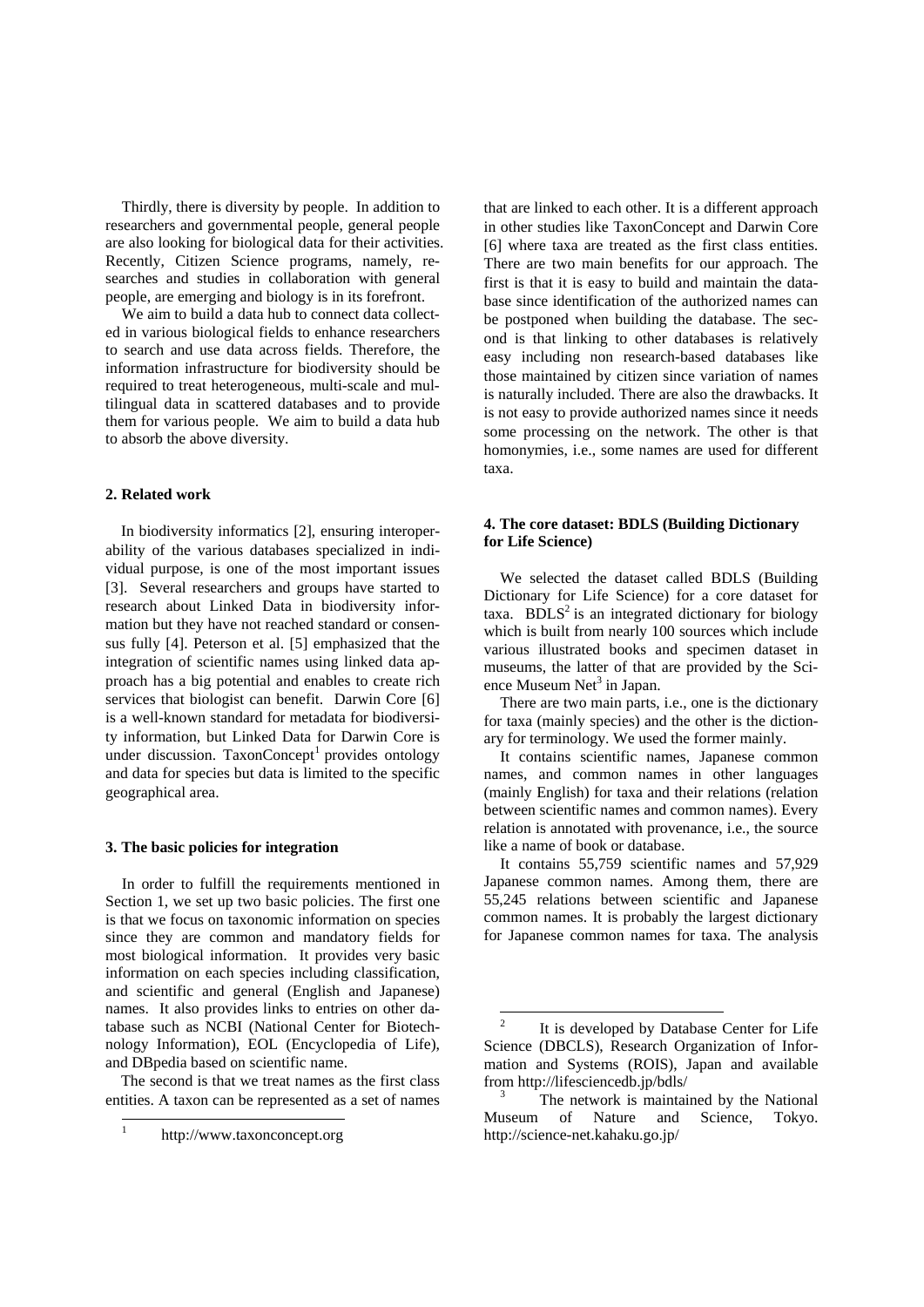about correspondence with other databases like Species 2000 and NCBI is available<sup>4</sup>.

# **5. Other databases**

There exist various datasets even just concerning species information. Among them we selected mainly three datasets to examine feasibility of integration as a necessary condition to publish and to contain species data. We used the following two databases to test integration.

1. A domain-specific dataset for taxon names: the Current Checklist of Japanese Butterflies

We selected the Current Checklist of Japanese Butterflies [7] as a domain-specific dataset. It is a checklist (a list of species names) created and authorized by the butterfly taxonomists. It covers all butterfly species which number is 327 found in Japan, and describes each species by scientific and Japanese general names and higher taxa.

2. A domain-specific dataset for specimens: Bryophytes Specimen Collection

We selected the Bryophytes Specimen Collection that National Institute of Polar Research developed and maintained as another domain-specific dataset. This data has 56,590 specimen data.

#### **6. The data model for species information**

These dataset that we have selected have common information about scientific name and taxon. Then, we made a data model shown in Fig.1 in order to link to entries among the databases through the common information and to be used from outside conveniently. This data model was expressed in Named Graph for the data sources, i.e., the sub datasets in BDLS, Butterflies and Bryophytes.

One of the big issues in species information is treatment on various names. Each species has its scientific name but can be represented differently. One case is caused by different citation forms (e.g., use of abbreviation for genus, omission of authors). The other case is derived from multiple names for

one species. The valid species name and the combination of genus and species might be changed as taxonomic studies proceed. Furthermore a species may have multiple general names in local languages. It is a delicate problem in taxonomy to choose a unique valid name for each species and it is beyond our scope<sup>5</sup>. Rather we represent each name as a node and associate nodes by relationship such as synonyms.

A basic model is as follows. We provide a class for taxon name and classes for scientific name and common name as its subclass. All nodes on names are instances of these classes. A node can have a "hasTaxonRank" property of which value is an instance of Class "TaxonRank", i.e., either kingdom, phylum, class, order, family, subfamily, tribe, subtribe, genus, subgenus or species. Another type is a node for specimen which is an instance of Class "Specimen" providing specific properties on specimen. All triples on instances are associated to data source URIs in Named Graph.

The benefit of name-based approach is rapid integration of data from different data sources. Its drawback is complexness of representation since a single specimen is represented as a network but it can be compensated by inference in RDF.

Representation of species name common to three datasets is defined as follows. First, nodes of the ScientificName type and CommonName type are generated for species name and for common name respectively. Next, the hasCommonName property links a node of the ScientificName to a node of the CommonName, and the hasScientificName property vice versa. A node representing taxon is linked to a node of the TaxonRank type by the hasTaxonRank property. And, other items are literal.

Nodes representing specimen in Bryophytes dataset describe ID, collected date, collector, latitude, longitude, floral region, floral subsection, locality, sporophyte, altitude, determiner, and herbarium housed<sup>6</sup>. Nodes representing specimen are defined as follows. First, the node is generated assigning a URI to each specimen because there can multiple specimens for one species. Next, a specimen node is linked to the node of ScientificName by the species property. A specimen node has a link by the

 $\frac{1}{4}$ 

http://lifesciencedb.jp/bdls/8abf67fb72b66cc153ca7d 50679c

 $\frac{1}{5}$  The exception in our dataset is Butterflies dataset where a list of valid scientific and common names is authorized by taxonomic experts. 6

The list of herbarium index is available from Index Herbariorum:

<sup>(</sup>http://sciweb.nybg.org/science2/IndexHerbariorum.a sp)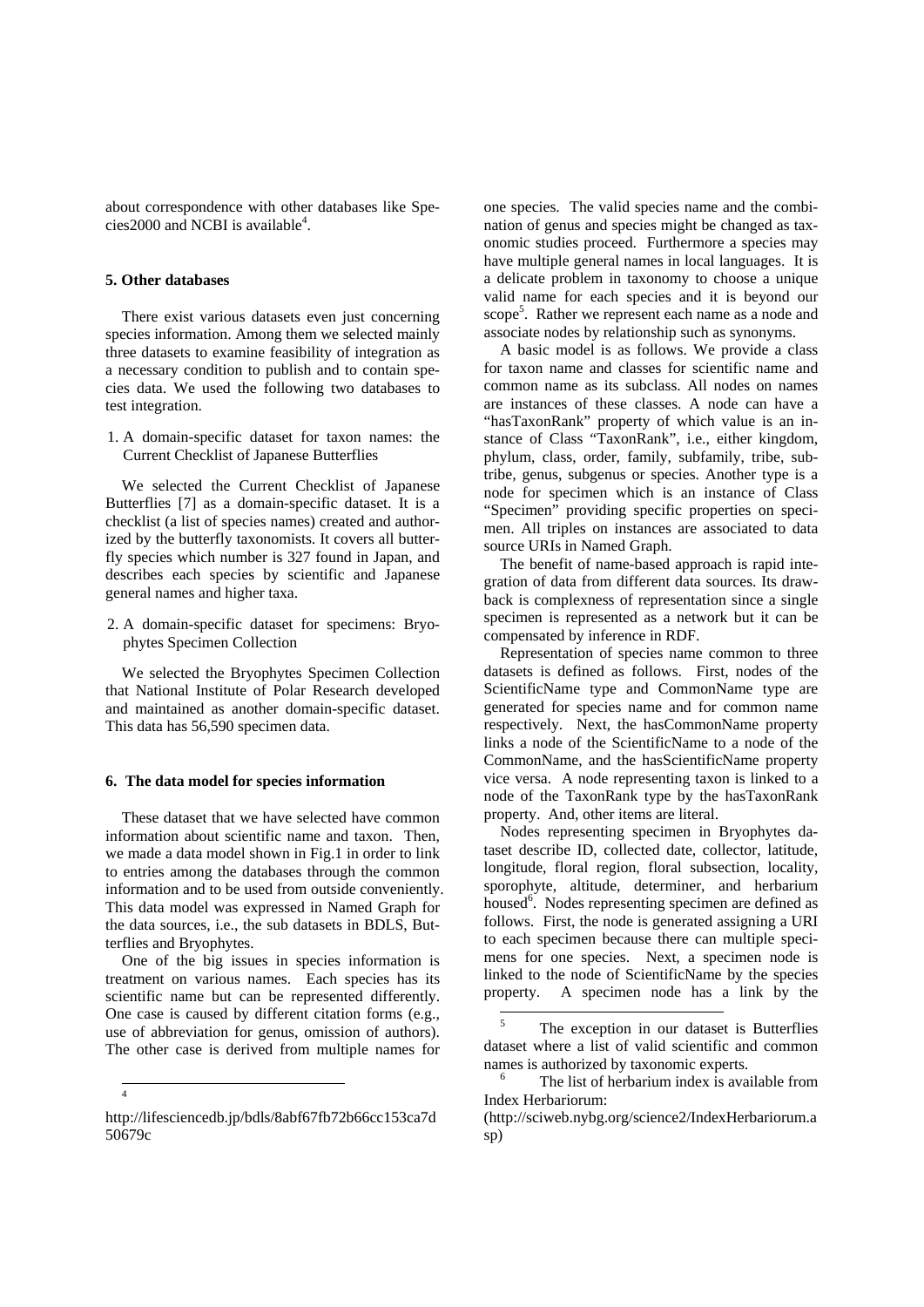crm:has\_current\_location property to a node representing a facility to represent herbarium housed relationship. And, other Items are literal.

Source information in BDLS dataset is represented by name in Named Graph. RDF triples representing data in a data source has a name which has a link by the dcterms:source property to the node representing the data source. Then it has properties such as rdfs:label and dcterms:publisher.

# **7. The Results**

In accordance with the data model, we generated LOD from the selected data. As a result, the number of taxon name is 443,248, scientific name of species is 226,141, common name of species is 219,865, hasScientificName property node is 87,160 and hasCommonName property node is 84,610. The numbers of names become roughly four times larger than those in BDLS due to introduction of other databases. But the number of the relation between scientific and common names does not increase so much. It indicates that many of the relations between them are left to be added.

Our approach is successful in integration basically. But it causes some problems when the dataset is used. For example, we implemented a simple taxon search interface by name. We can show the results by matching names but we can just a set of taxon names but not show representative names. One of the potential problems of our approach is homonymy, i.e., two taxa may share a name. Though the naming rule of scientific name is not essentially permitted a name sharing two or more taxa, there are some exceptional cases e.g., an animal and a plant can share one genus name. We checked how it is in the real dataset by using the NCBI taxonomy. We found 1797 homonymical names. By using this data, we can distinguish taxon names properly.

### **8. Publishing data as Linked Data**

We created the model for species information and translated the data into Linked Data according to the model.

The whole data is available from SPARQL Endpoint<sup>7</sup> and a simple search interface<sup>8</sup>. It also includes

 $\overline{\phantom{a}}$ 

the out-going links to LOD such as DBpedia (en) and to non-LOD data sites such as NCBI taxonomy and Encyclopedia of Life. But since licensing for some of the original datasets is not clear as open, the whole dataset itself has not been registered to the Data Hub yet. We are currently working towards open license for them.

BDLS dataset is clearly open with CC-BY-SA license. It is registered in the Data Hub<sup>9</sup> and available as the dumped data and the SPARQL Endpoint $10$ . It is alone valuable as the database for species with scientific names and Japanese common names, which can work a hub of biodiversity information by interlinking various datasets by not only scientists but ordinary people.

#### **9. Conclusion**

We described the concept of the data bub for species based on names and the prototype system with translating the datasets into Linked Data. Namebased approach is well suited to Linked Data since different names for species which may appear in different datasets can be linked to each other. We publish the integrated dataset as a prototype and also the core dataset as LOD to prompt integration with more datasets.

## **References**

-

- [1] Bisby, F.A.: The quiet revolution: biodiversity informatics and the Internet, Science, Vol. 289, No. 5488, pp. 2309-2312, (2000) Edwards, J.L., Meredith A.L., and Nielsen E.S.: Interoperability of Biodiversity Databases: Biodiversity Information on Every Desktop. Science, Vol. 289, No. 5488, pp. 2312-2314, (2000)
- [2] Jenkins M (2003) Prospects in biodiversity. Science 302: 1175-1177.
- [3] Global Biodiversity Information Facility (2011) Recommendations for the Use of Knowledge Organisation Systems by GBIF. accessible online at http://links.gbif.org/gbif\_kos\_whitepaper\_v1.pdf
- [4] Patterson DJ, Cooper J, Kirk PM, Pyle RL and Remsen DP (2010) Names are key to the big new

<sup>7</sup> http://lod.ac/species/sparql

<sup>&</sup>lt;sup>8</sup> Access from http://lod.ac/ by selecting SPECIES as dataset. 9

http://datahub.io/dataset/lodac-bdls

<sup>10</sup> http://lod.ac/wiki/LODAC\_BDLS